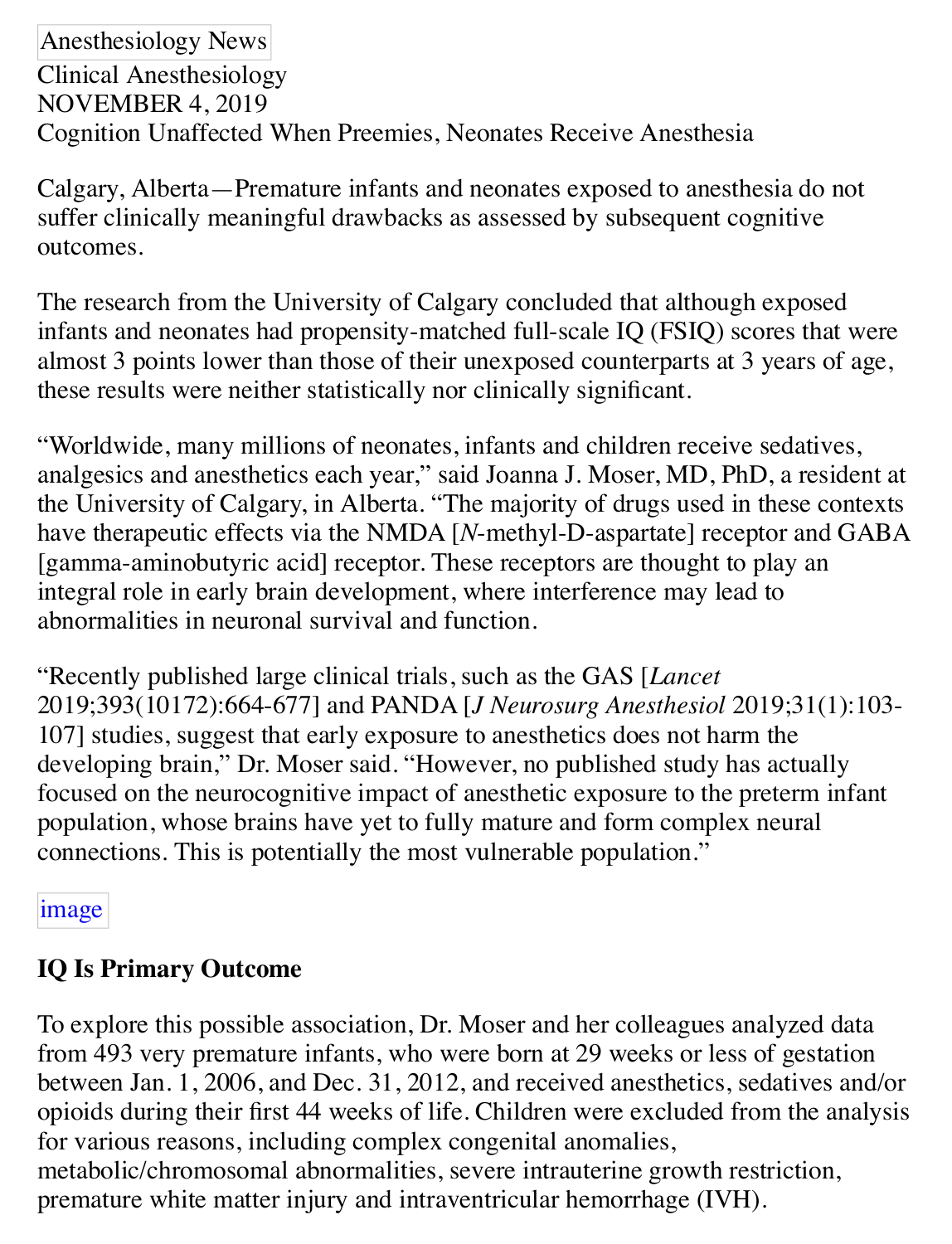## {RELATED-VERTICAL}

The researchers quantified medication exposure by dose and duration. "Patients who received a single dose for [a] brief procedure, such as intubation of the trachea, were classified as unexposed because we did not want to skew our data," Dr. Moser said.

The trial's primary outcome was FSIQ, as measured by the Wechsler Preschool and Primary Scale of Intelligence, at 36 months of age.

Primary outcome data were obtained for 304 infants (182 exposed, 122 unexposed). Medications included volatile anesthetics, IV anesthetics, barbiturates, benzodiazepines and opioids.

"Interestingly, we found that infants and neonates in the exposed group had a lower gestational age, lower birth weight, greater SNAP-II score [a composite of six adverse physiologic measures], and more comorbid conditions and associated treatments than the unexposed infants in our cohort," Dr. Moser said. "These results were statistically significant."

Reporting at the 2019 annual meeting of the Canadian Anesthesiologists' Society (abstract 637631), Dr. Moser revealed that after adjusting for other variables, no significant difference was found in mean FSIQ scores between infant groups. Patients exposed to anesthetics had a mean FSIQ of 94.0±14, compared with 96.7 $\pm$ 16 for unexposed infants ( $P=0.21$ ).

### image

"Although medication exposure was associated with an FSIQ deficit of 4 points," Dr. Moser explained, "this intergroup difference is considered to be very small. After propensity score matching to adjust for confounding patient factors, the difference was attenuated to only 2.7 IQ points, which I think is quite remarkable."

No significant interactions were found between anesthetic exposure and FSIQ; exposure and birth weight; exposure and academic performance; or exposure and SNAP-II score.

"Now, you may ask if a statistical drop of 4 IQ points prior to propensity score matching is clinically relevant," Dr. Moser said. "The GAS study used a noninferiority margin of 5 IQ points—which is one-third of the standard deviation of 15 points—to define a clinically significant decrease. So, despite there being a statistically significant drop of 4 IQ points prior to propensity score matching, it is not clinically significant."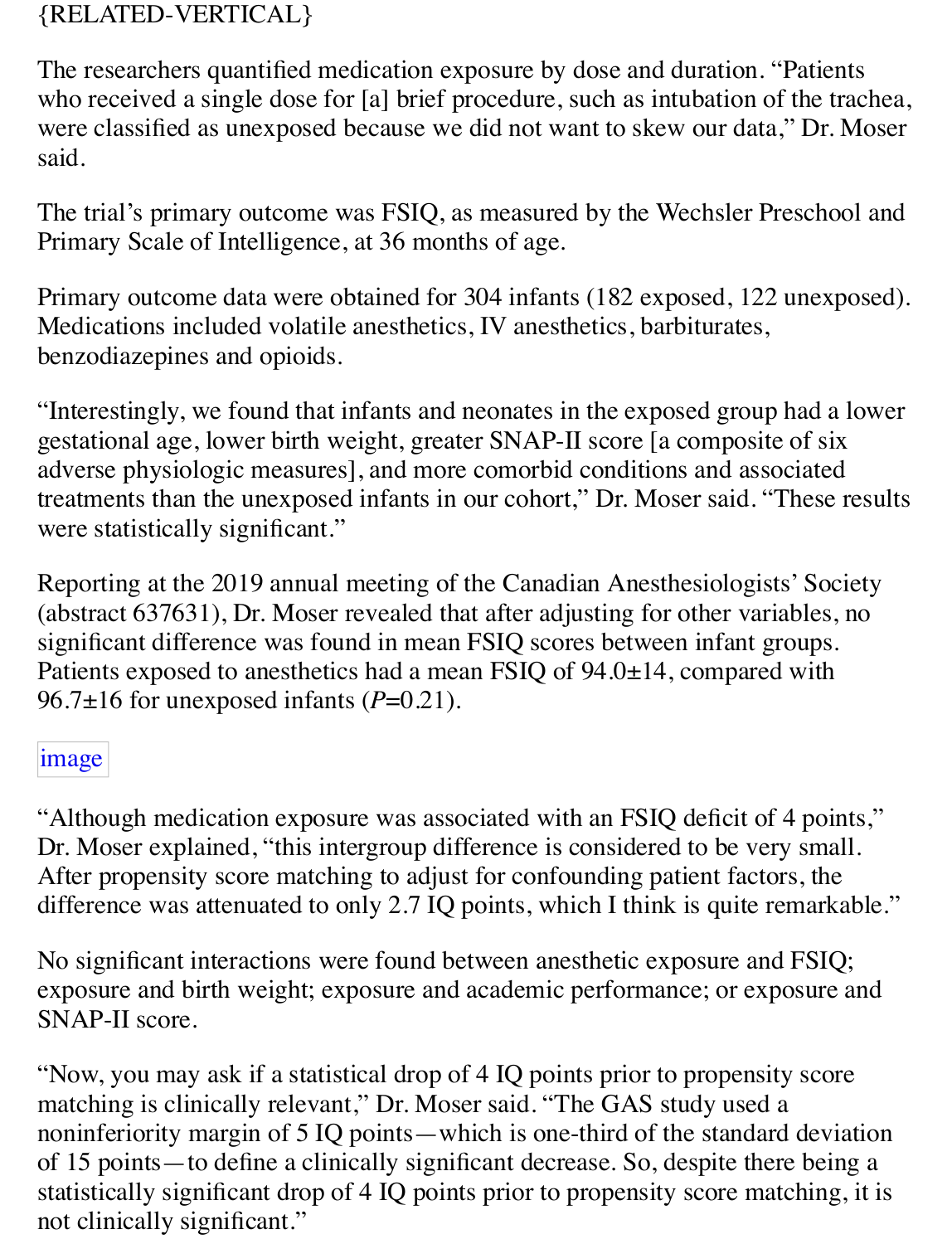Although the study does not establish definitive neurocognitive safety of the evaluated medications, it provides evidence that anesthetic and sedative medications commonly administered to very premature infants were not associated with adverse cognitive outcomes at 3 years of age.

"As such, our present study does not support minimizing opioids in the setting of sedation, where pain relief is indicated, nor delaying required surgery for infants because of pharmacologic concerns," Dr. Moser said.

## **Sample Size Limited, However**

Gregory M. Hare, MD, PhD, called the study "very informative." Dr. Hare, a professor of anesthesia at the University of Toronto, said, "Yet, even though these are very important and very hard-to-get data, your sample sizes are still low. What would you say to people who question the validity of your results based on your limited sample size?"

"Our sample was a convenience sample, so we had a neonatology group that would follow up with these children at ages 3 and 5," Dr. Moser said. "As you can imagine, at the five-year data [point] there's more [children] lost to follow-up. That's why we chose the three-year outcome.

"We were originally very excited to review 732 charts," she said. "But then we had to eliminate the IVH babies, which was about 300 patients or so. Interestingly, we did a side analysis to figure out what those IVH babies looked like in terms of FSIQ, and we found that as children progressed from IVH grades 1 to 4, there was a corresponding drop in IQ. So, one limitation of this study is there are a lot of preterm infants who have IVH, and that definitely affects the developing brain and the IQ scores."

Increasing the study population would likely require a multicenter study, according to Dr. Moser. "In order to get a number that compares with the GAS and PANDA studies, we would need at least [800] or 900 patients in each group, and we just didn't have the numbers to get there."

"I'm not a pediatric anesthetist, but as a parent I would be concerned with repeated exposure to anesthetics," commented Harsha Shanthanna, MD, an associate professor of anesthesiology at McMaster University, in Hamilton, Ontario. "Does this study answer that [question], or did you exclude babies with repeated exposures?"

"Yes, we did look at that," Dr. Moser replied. "We calculated exactly the dose and duration of all medications, and we found that repeated exposures did not have any